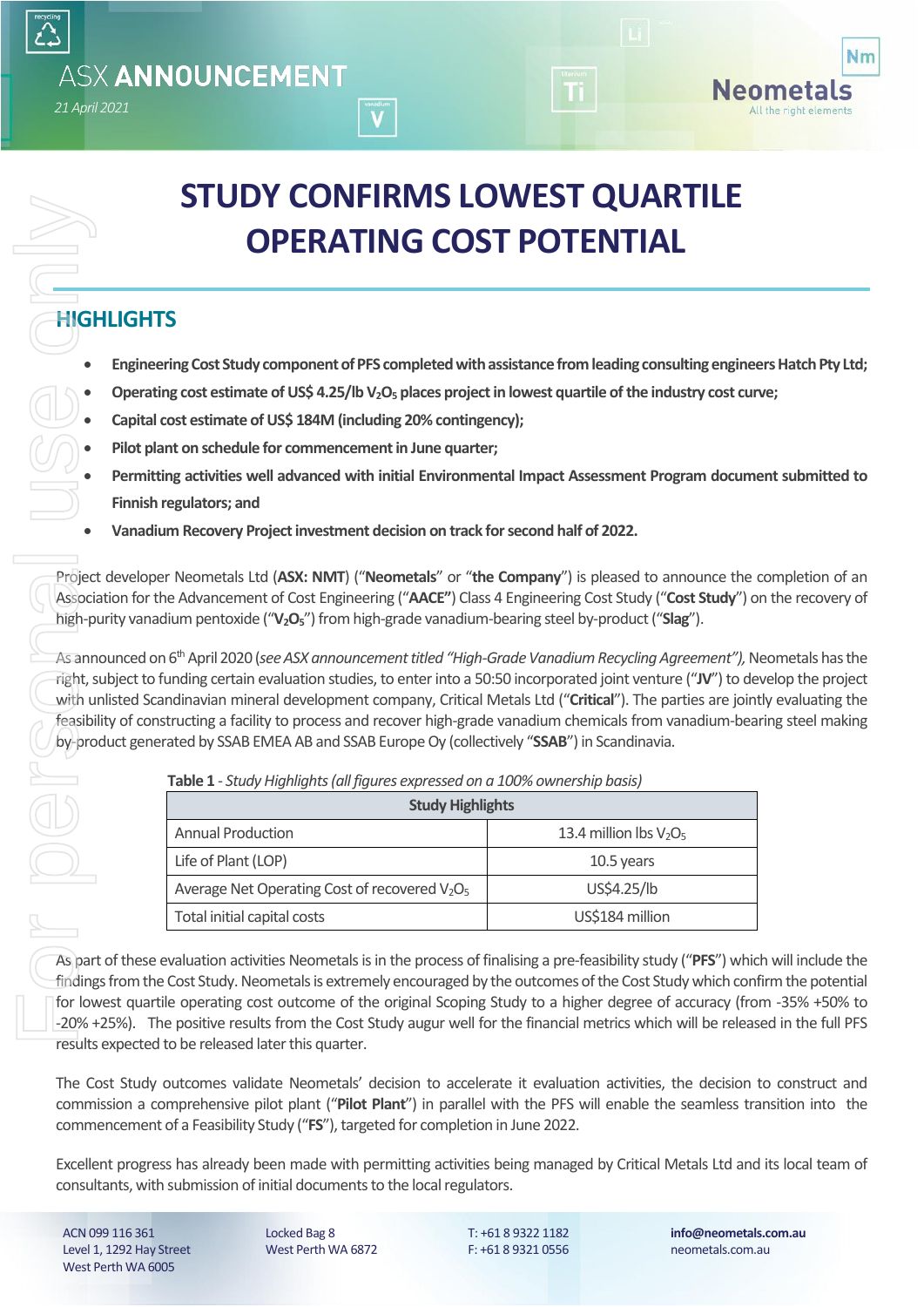

# *NEOMETALS STRENGTHENS BOARD AHEAD OF DEMERGER*  Neometals Managing Director Chris Reed said:

*–NEOMETALS STRENGTHENS BOARD AHEAD OF DEMERGER* 

*"The results from the Cost Study come as no surprise given the success of the Mini Pilot test work from last year using our proprietary process and the exceptional grade of the feedstock material. The potential for lowest quartile costs is complemented by the exceptional product purity and potential for premium pricing from increasing use in both electric vehicle and stationary storage batteries. Our patent pending process uses an alkaline carbonate leach which sequesters carbon in the tailings stream and gives us a sustainable competitive advantage in the production of an emerging battery raw material with the lowest carbon footprint. The project demonstrates Neometals' alignment with, and pivot towards, the environmentally responsible, sustainable recovery of finite materials."*

#### *CAUTIONARY STATEMENT*

*The Cost Study referred to in this report is based on low-level technical and economic assessments and is insufficient to provide definitive assurance of an economic development case, or to provide certainty that the conclusions of the Cost Study will be realised. Further detailed studies will be required to determine the feasibility and viability of a commercial-scale project.*

#### **Background**

On the 6<sup>th</sup> of April 2020, Critical executed a conditional agreement ("Slag Supply Agreement") with SSAB, a steel producer that operates steel mills in Scandinavia, to acquire Slag produced as by-product at SSAB's operations. The Slag Supply Agreement provides a secure basis for the evaluation of the Vanadium Recovery Project which will be capable of processing 200,000 tonnes of Slag per annum (with a reference grade of 3.93%  $V_2O_5$ , being the reference grade for pricing under the Slag Supply Agreement) without the need to build a mine and a concentrator like existing primary producers. The Slag Supply Agreement provides for the conditional purchase of 2,000,000 dmt of Slag from SSAB.

Neometals has developed a proprietary processing method to recover vanadium from steel slags. This hydrometallurgical process utilises conventional equipment and operates at atmospheric pressure and mild temperatures. Mini-Pilot Plant testing of the selected flowsheet was completed in Perth (*see ASX announcement released 4 th November 2020 titled "Successful Vanadium Recovery Mini-Pilot and Commencement of PFS")* and resulted in product purities of greater than 99.5% with metallurgical recoveries exceeding 77.5%. The information from the operation of the Mini-Pilot Plant was captured in a process design criteria and mass balance and was utilised to develop PFS (-20% +25%) opex and capex numbers for a 200,000 dry tonnes per annum ("**tpa**") hydrometallurgical processing circuit. by the<br>storag<br>gives if<br>footpr.<br>recove<br>footpr.<br>recove<br>definit realise<br>Backg<br>On the operat<br>provid<br>of Slag<br>withou<br>condit<br>Neom<br>diffuses<br>select<br>Recove<br>recove<br>and m<br>funal manarity<br>fund if<br>fund if<br>fund if<br>fund if<br>fund if<br>fund if

The Cost Study was based on establishing an operation at Tahkoluoto, Pori in Finland. This location has excellent infrastructure, including a deep-water port, as shown below in Figure 1 and was chosen after the completion of an extensive location study (*for further details see ASX announcement released 10th December 2020 and titled "Pori, Finland selected for Vanadium Recovery Project*").



**Figure 1 -** *Aerial schematic showing location for the proposed VRP processing plant at Tahkoluoto port, Pori, Finland*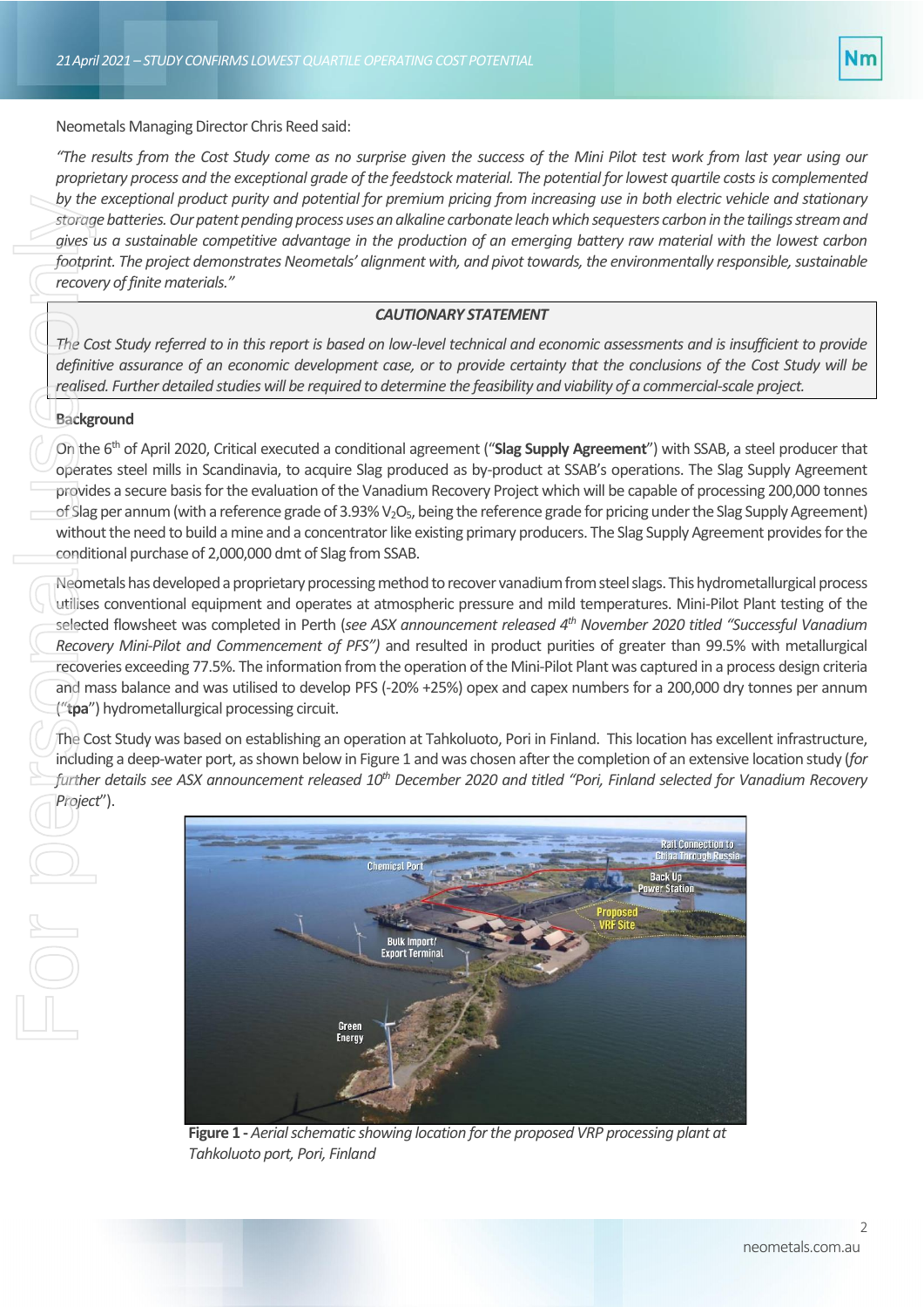

#### *NEOMETALS STRENGTHENS BOARD AHEAD OF DEMERGER*  **Summary**

Key highlights from the Cost Study, summarised in **[Table 1](#page-0-0)** are denominated in US\$ dollars using an exchange rate of US\$1 = €0.83. Overall metallurgical recovery of V<sub>2</sub>O<sub>5</sub> is based on results from the Mini Pilot Plant and is 77.5%.

**[Figure 2](#page-2-0)** highlights the competitive operating cost of the Vanadium Recovery Project, with a lowest quartile position on the industry operating cost curve (excluding royalties, taxes, depreciation, and amortisation).



# <span id="page-2-0"></span>**Development Scenario**

The development scenario for this Cost Study is characterised by:

- Greenfields development starting with a cleared industrial site at Pori, Finland.
- Plant with a throughput capacity of 200,000 dry tpa.
- Feedstock comprising steel by-product Slag with a grade of 3.93%  $V_2O_5$  (being the reference grade for pricing under the Slag Supply Agreement).

# *Feed Preparation*

Slag material (predominantly less than 10mm in size) is received and screened prior to being placed through a comminution circuit.

# *Processing Flowsheet*

The process flowsheet was developed by Neometals with assistance from an independent metallurgical laboratory. The process, for which a provisional patent has been applied, utilises conventional equipment and configuration, employing novel chemistry,

3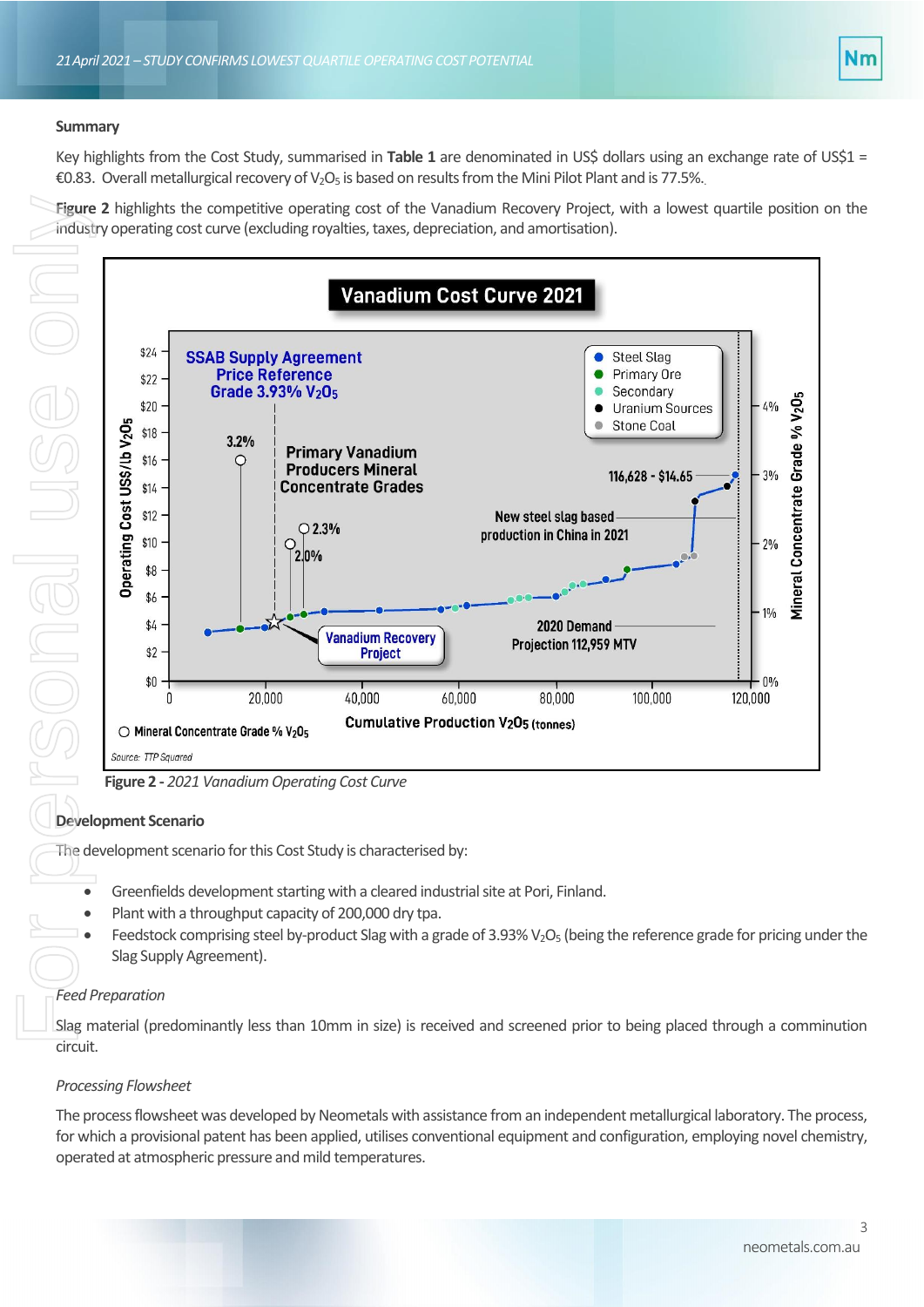

The Slag is processed in the alkaline leach circuit to facilitate dissolution of the vanadium from the feed as shown in **[Figure 3](#page-3-0)** below. The pregnant leach solution ("**PLS**") is then separated from the solid leach residue. Further extraction and purification of PLS results in the recovery of vanadium which is further processed through into vanadium pentoxide.



# <span id="page-3-0"></span>*Project Location*

For the purpose of cost estimation, the design assumes that the entire plant will be based inside purpose designed industrial buildings. Pori, Finland is the selected location with plant offices, administration, ablutions facilities and a laboratory included in the scope. The Study includes tie-ins for water, electricity, district heating and natural gas, which are all available near the site boundary.

# **Capital Cost Estimate**

<span id="page-3-1"></span>The capital cost estimate for the process plant and relevant infrastructure was developed to a PFS-level accuracy of -20% +25% based on budget price estimates obtained from equipment suppliers and appropriate agreed factors. **[Table 2](#page-3-1)** below presents the summary of the project capital costs.

| <b>Capital</b>                       | <b>US\$M</b> |
|--------------------------------------|--------------|
| Direct – Buildings and Process Plant | 126          |
| Indirect - EPCM etc                  | 27           |
| Contingency (20%)                    | 31           |
| Total                                | 184          |

**Table 2 –** *Capital Cost Estimate (all figures expressed on a 100% ownership basis)*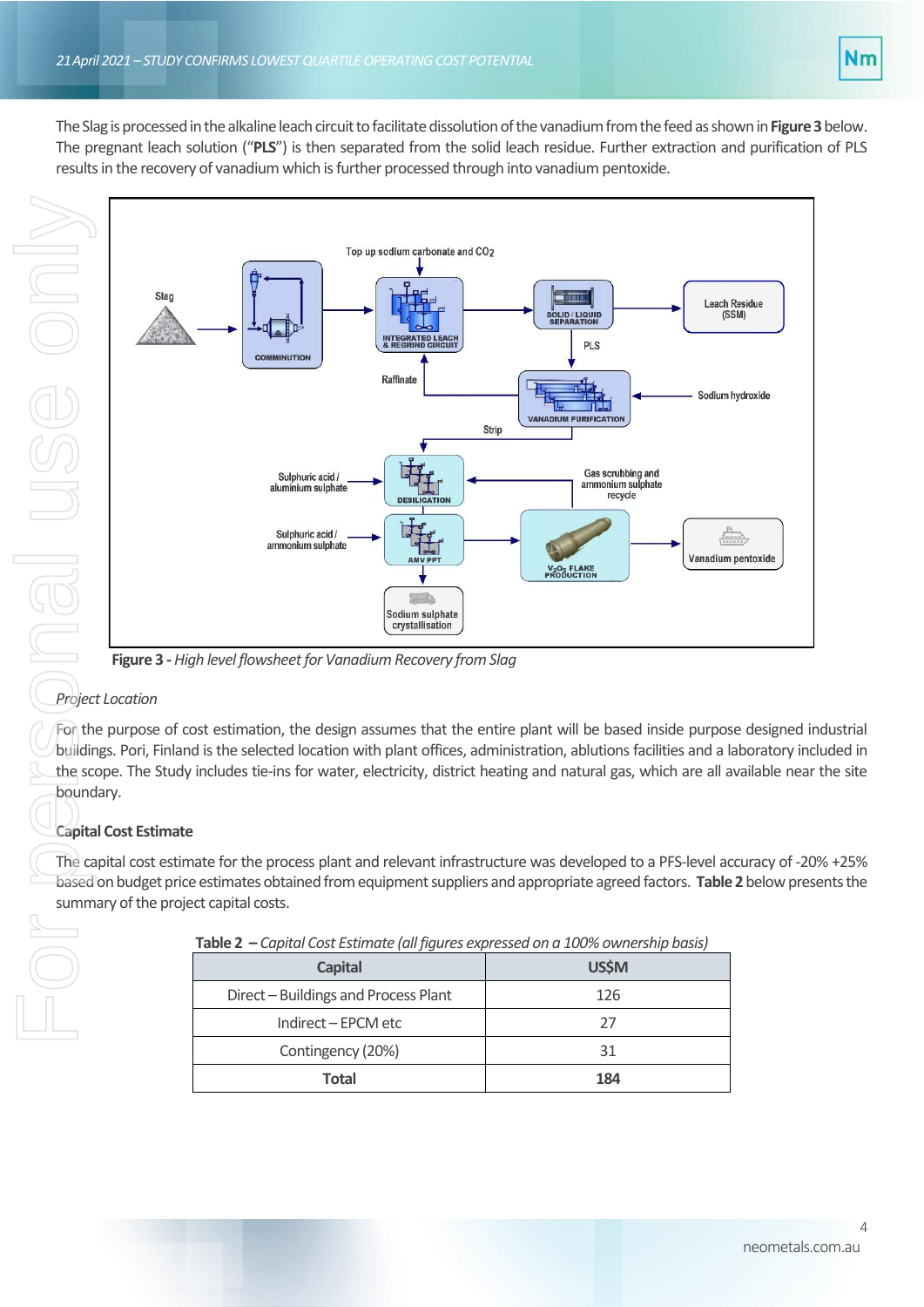# **Operating Cost Estimate**

The Vanadium Recovery Project operating cost was estimated by major cost type and is considered an AACE Class 4 level estimate with a nominal accuracy level of -20% +25%. The estimated operating cost excluding royalties is less than US\$ 4.25 /lb V<sub>2</sub>O<sub>5</sub>. The operating cost breakdown is shown in **[Figure 4](#page-4-0)**.



**Figure 4** –*Operational cost breakdown by key areas*

# <span id="page-4-0"></span>**Next Steps:**

- Pilot Plant already under construction for target commissioning in the June 2021 quarter.
- Class 4 PFS results to be released in June 2021 quarter.
- Commencement of FS with Class 3 Engineering Cost Study component planned to commence in July 2021.
- Supplying product marketing samples from the pilot plant to advance discussions with potential offtake partners.
- Conducting vendor test work to confirm equipment parameters.
- Environmental Impact Assessment and other permitting will continue to advance.
- Commence work targeting financiers and other European project stakeholders with a focus on sustainable recovery of critical metals to support resilient domestic supply chains from non-mining sources.



**Figure 5 -** *Indicative Timeline for the Vanadium Recovery Project*